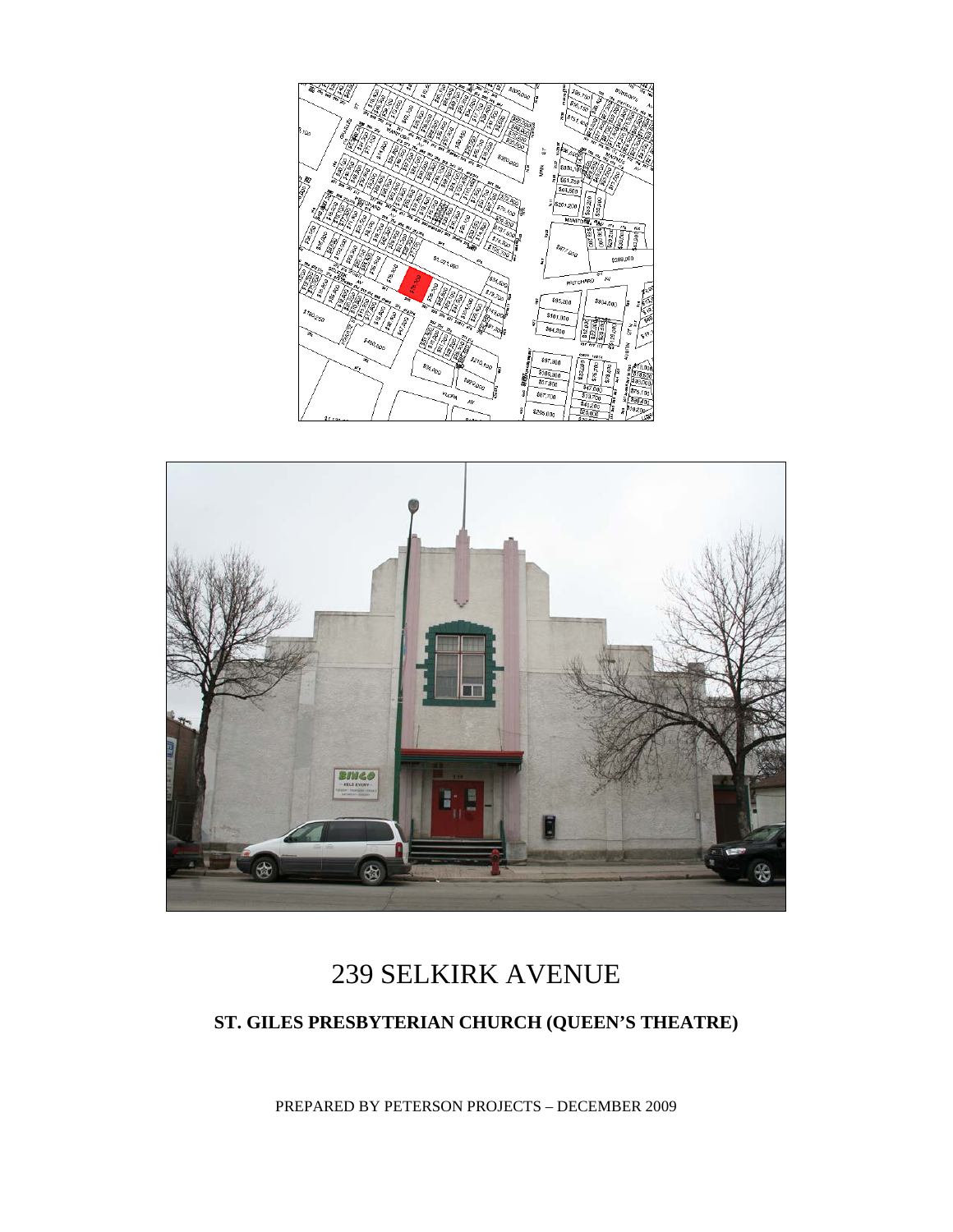

## 239 SELKIRK AVENUE **ST. GILES PRESBYTERIAN CHURCH (QUEEN'S THEATRE)**

**Date of Construction:** 1889 (church); 1908-1909 (theatre) **Building Permit:** 1889- N/A; 1247/1908 & 126/1909 (Plans at City Storage) **Architect:** Grieve, John W. (1889); Blankstein, Max Zoel (1908-1909) **Contractor:** Bears & Read (1889); day labour (1908) and Cohen, J. (1909)

#### ARCHITECTURAL INTEREST:

This structure began as a Presbyterian church but twenty years later it had a complete facelift and was reopened as a facility for live theatre.

It is unknown at present when the present front (south) façade was completed; a list of City of Winnipeg Building Permits describes several alterations to the building in the 1930-1950 period but does not describe the specific work completed.

The angular symmetrical front is stuccoed and includes pilasters and a tall middle sections, the roofline stepping down on both sides to the sides of the building. A hooded door and a large second storey window are the only two openings in the front.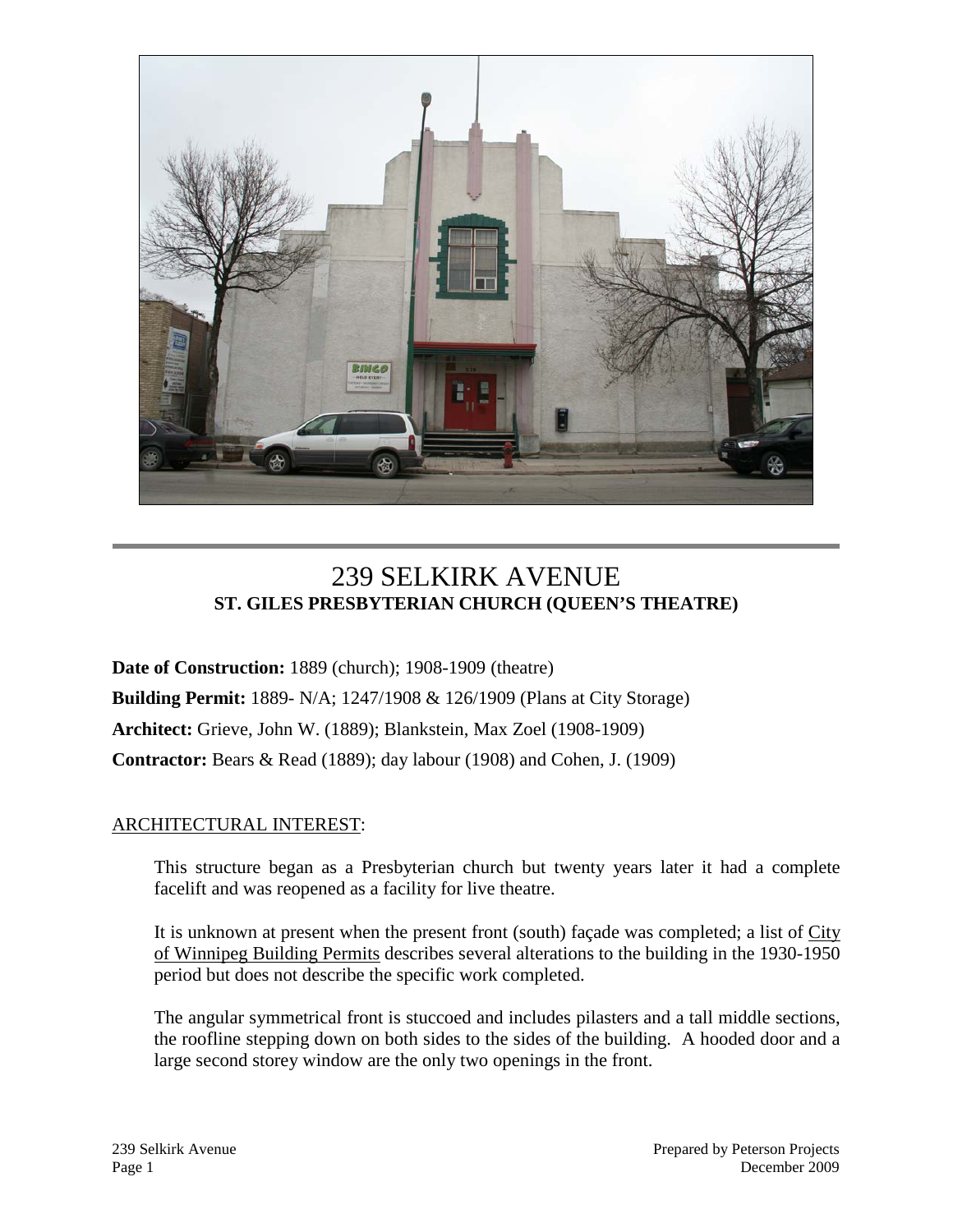

Front (south) and east façades, 2009

The newer front is a good example of the Art Deco style, popular worldwide in the 1930s and early 1940s. Because of Winnipeg's economic downtown related to the Great Depression and agriculture, there was little capital available for construction and therefore only a handful of Art Deco structure were completed here. The buildings were often cubeshaped with low-relief ornamentation based on geometric shapes. Ornamentation, window placement and design and other features were added to increase the vertical emphasis of the  $facades.<sup>1</sup>$  $facades.<sup>1</sup>$  $facades.<sup>1</sup>$ 

The building stands on its original site and appears to be in good structural condition. Alterations have been severe to the original church building; the new façade is now old enough to be considered on its own merits. A second entrance in a small addition was built on the southeast corner of the building.

Nothing is known at this time about the architect of North Presbyterian Church, John W. Grieve.

The architect for the 1908-1909 theatre conversion was M.Z. Blankstein. Born in Odessa, Russia on August [2](#page-6-1)3, 1877,<sup>2</sup> Blankstein took his early education and architectural training there; following in the footsteps of his father Meyer Blankstein, a stonemason and contractor by trade.<sup>[3](#page-6-2)</sup> He came to Winnipeg in 1904, part of a large contingent of Jewish immigrants who made the city their home. He took up his profession soon after his arrival, making him one of the earliest Jewish architects in Canada.<sup>[4](#page-6-3)</sup>

He was active in his community, supporting many of its charitable organizations. He died at his home at 131 Machray Avenue on December 31, 1931 after an appendicitis operation. He left a wife, two daughters and four sons. Two of the sons, Cecil N. and Morley, and a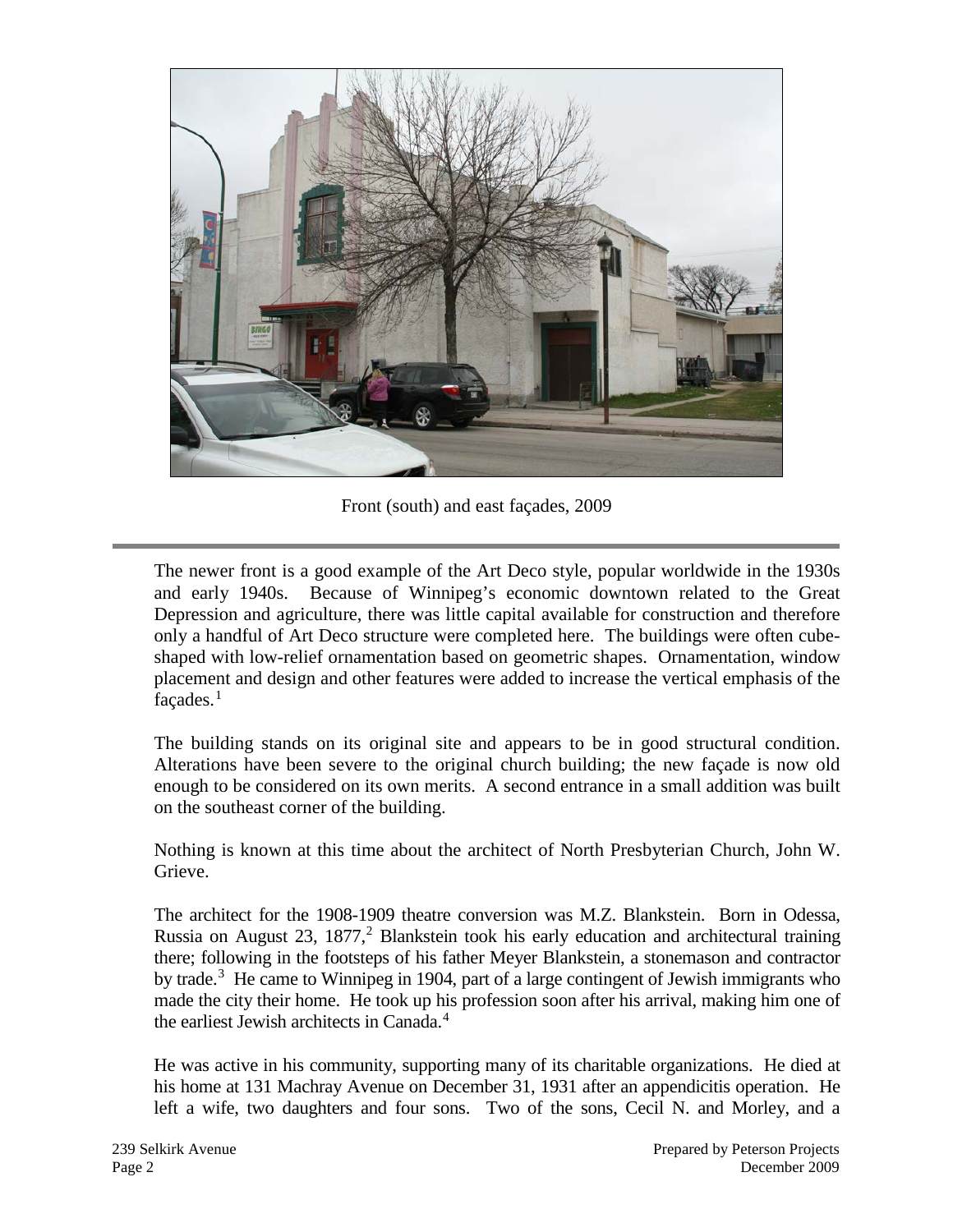

Front (south) façade detail, 2009

daughter, Evelyn, would also become architects in the city, Cecil as a founding partner of Green, Blankstein and Russell Associates (became known as GBR Architects Limited), Morley in Blankstein Coop Gillmor Hanna (later Number Ten Architectural Group) and Evelyn, who first worked in her brother Cecil's office and then for Hobbs Glass (later Canadian Pittsburgh Industries). [5](#page-6-4)

A partial list of major Winnipeg buildings designed by M.Z. Blankstein includes Aikins Court Apartments, 167 Aikins Street (1907), Winnipeg Hebrew Free School, 121 Charles Street (1912), Palace Theatre, 501 Selkirk Avenue (1912), Merchant's Hotel, 541 Selkirk Avenue (1913), Zimmerman Block, 669 Main Street (1913, Grade III), Film Exchange Building, 361 Hargrave Street (1922, Grade III) and Uptown Theatre, 394 Academy Road (1930, Grade III). $^6$  $^6$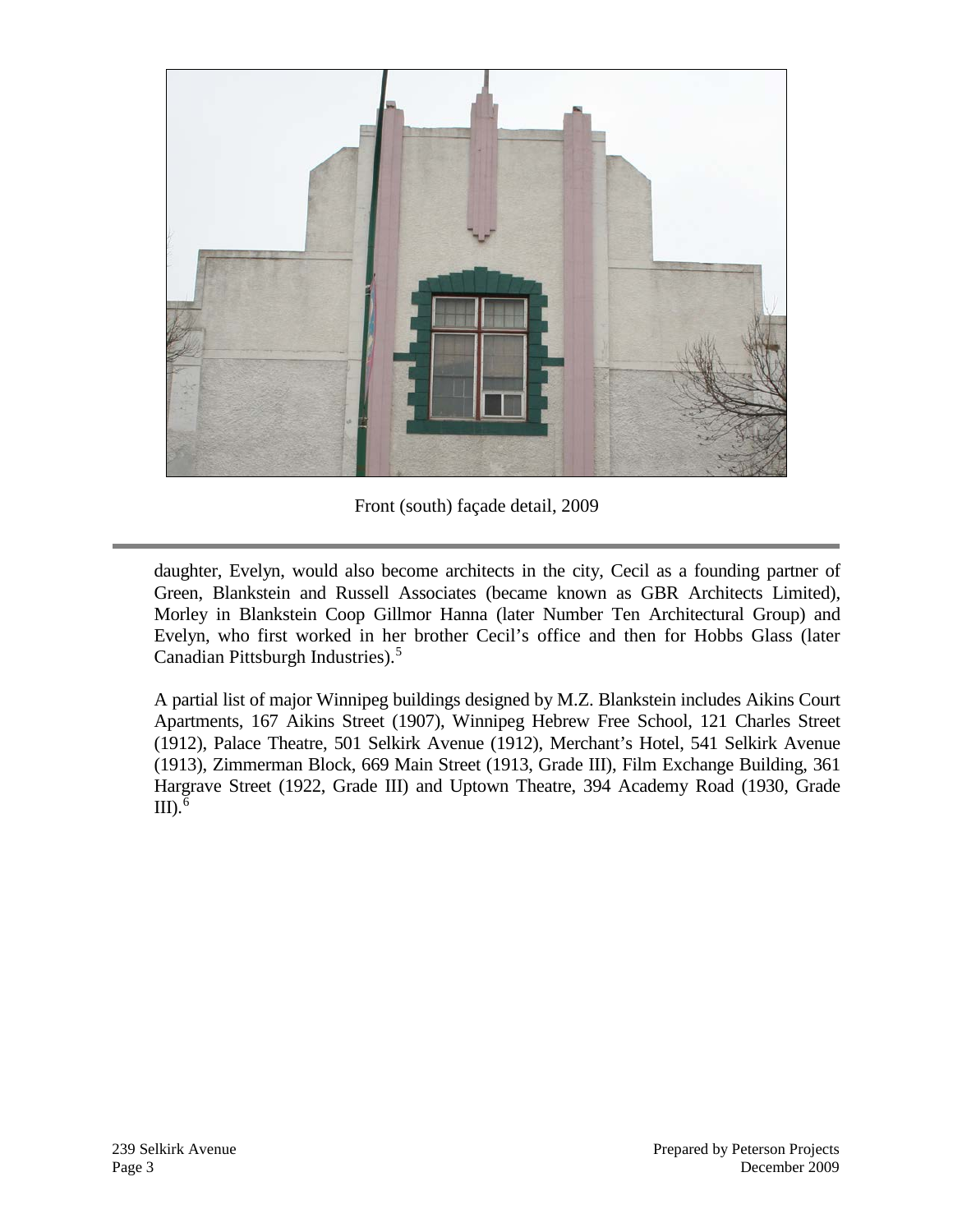

Plans for the new Queen's Theatre, #126/1909

### HISTORICAL INTEREST:

Originally known as North Presbyterian Church, a mission of St. Andrews Presbyterian Church, Elgin Avenue, formed in 1884. After outgrowing several buildings, they constructed a brick church on Selkirk Avenue that was opened on December 1, 1889.<sup>[7](#page-6-6)</sup> Continued growth of the congregation, it had been renamed St. Giles Presbyterian in the mid-1890s, forced another move, this time to the corner of Burrows Avenue and Charles Street.

Their former church building on Selkirk Avenue was sold to the Hebrew Sick Benefit Association (HSBA) who converted the space into a theatre/meeting hall. Operating as the Queen's Theatre, it continued to be an important part of Winnipeg's Jewish community until the early 1930s when it ceased operations and became a Polish Apostolic Roman Catholic Church (the HSBA continued its ownership of the building). It was vacated in late 1934 suffered severe fire damage on December 7, 1934.<sup>[8](#page-6-7)</sup> Eventually it reopened as a bingo hall that continues to operate today.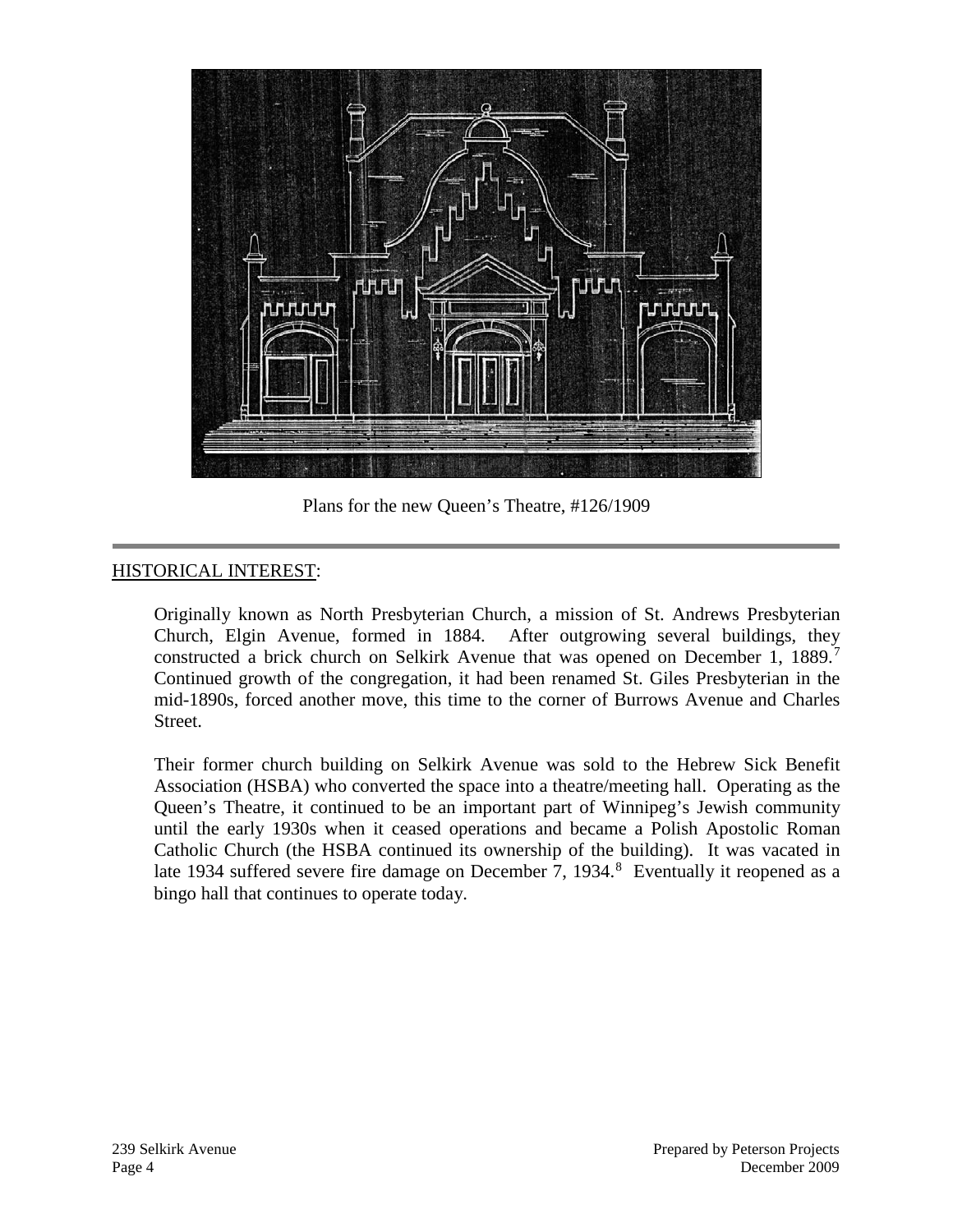

The original North (St. Giles) Presbyterian Church, 239 Selkirk Avenue, ca.1889. (Reproduced from St. Giles' [sic] Presbyterian Church, Silver Jubilee, 1885-1910, p. 12.)

#### RECOMMENDATION TO HISTORICAL BUILDINGS COMMITTEE:

Under the Historical Buildings By-law, this building meets a number of important criteria:

- its historical importance- an early Presbyterian church built in the growing immigrant area of Winnipeg's North End and an example of the type of facility needed by the various immigrant groups as they settled and flourished in Winnipeg in the pre-World War I era;
- its associations- its connections to early Presbyterianism in Winnipeg and to early Jewish live theatre;
- its design- an excellent example of the Art Deco style;
- its architect- J.W. Grieve was a known practitioner and M.Z. Blankstein was a respected local architect;
- its location- contributes greatly to the historic streetscape of Selkirk Avenue; and
- its integrity- its main façades continue to display many of their original elements and design.